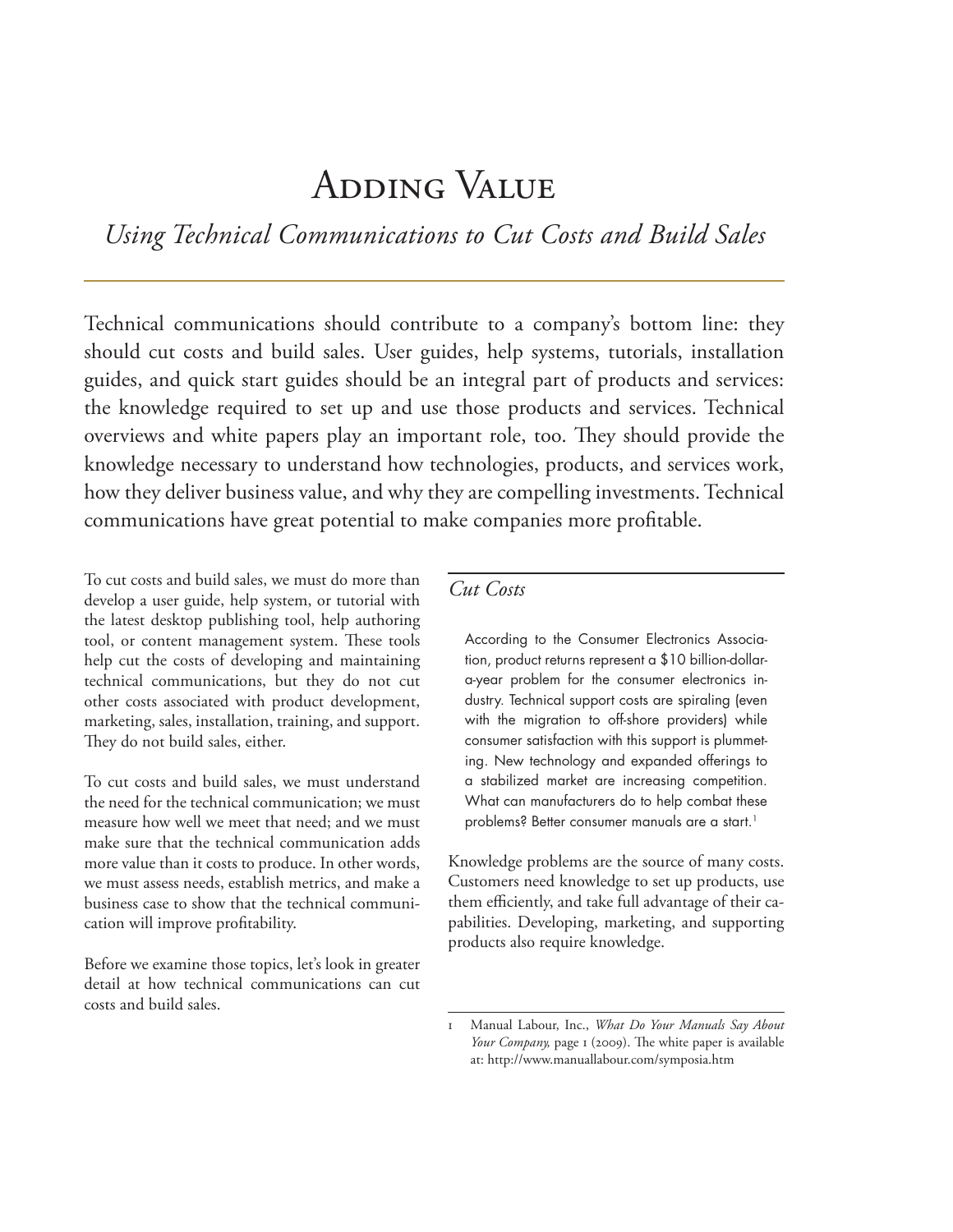To design products, developers need information about users' needs. Sales people must have the information necessary to close sales without wasting resources. Support people need information to solve problems quickly and efficiently.

Knowledge problems are costly: developers who lack knowledge of users' needs will design products nobody wants to buy. Sales people who lack the knowledge they need to sell efficiently will lose customers. Customers who lack the knowledge they need to set up and use products will overload the technical support staff or return the products. Support people who cannot solve problems efficiently will send support costs skyrocketing.

The solution to problems caused by lack of knowledge is to quantify the cost of the problem, identify the knowledge required to solve the problem, and provide the knowledge in a cost-effective way. Technical communications are a great way to cut costs by solving knowledge problems.

#### *Example of Reducing Sales Process Costs*

*A hypothetical company sells a product based on several new technologies. The company's prospects know little about the technologies. The prospects will not believe the company's product claims until they understand the technologies upon which the product has been built.*

*The company's sales and technical personnel spend two hours educating each prospect. On average, there are 10 prospects per week. The average cost per hour, including salary and overhead, of sales and technical personnel is \$80. The total annual cost of educating prospects is \$83,200 (2 hours x 10 prospects x \$80 per hour x 52 weeks).*

*If a technical communication can reduce the time that the company's sales and technical personnel spend with each prospect from two hours to 30 minutes, the com-* *pany will save \$62,400 per year of sales and technical personnel time. If the cost to develop the technical communication is \$12,000, the company will save over \$50,000 in one year.*

#### *Example of Reducing Product Support Costs*

*Manual Labour, Inc. gives a dramatic example of the relationship between technical communication and product support. They use a typical consumer electronics manual, which costs around \$25,000 to develop, as an example. If the manufacturer receives 200 support calls per month to answer questions about an electronics product and each call costs an average of \$97.50, the cost per year of product support is \$234,000. A good product manual that eliminates 10 percent of the support calls will save the company \$23,400 per year: over 93 percent of the cost to develop the manual. An even better manual that eliminates 20 percent of the support calls will save the company \$46,800 per year: \$21,800 more than the cost to develop the manual. On the other hand, a poor product manual that results in 20 percent more calls to product support will cost the manufacturer an additional \$46,800 per year.2*

Cost of product manual: \$25,000

Yearly cost of product support: \$234,000

*A small investment in the product manual to reduce the number of support calls will cut total product costs in a big way.*

## Unintentional Cost Transfer

Companies sometimes try to control costs caused by knowledge problems not by solving the problems but by cutting costs resulting from the problems. This approach leads to unintentional cost transfer. An operating area within a company cuts its costs by taking an action that creates costs in another

<sup>2</sup> Manual Labour, Inc., *What Do Your Manuals Say About Your Company,* pages 10-11 (2009). The white paper is available at: http://www.manuallabour.com/symposia.htm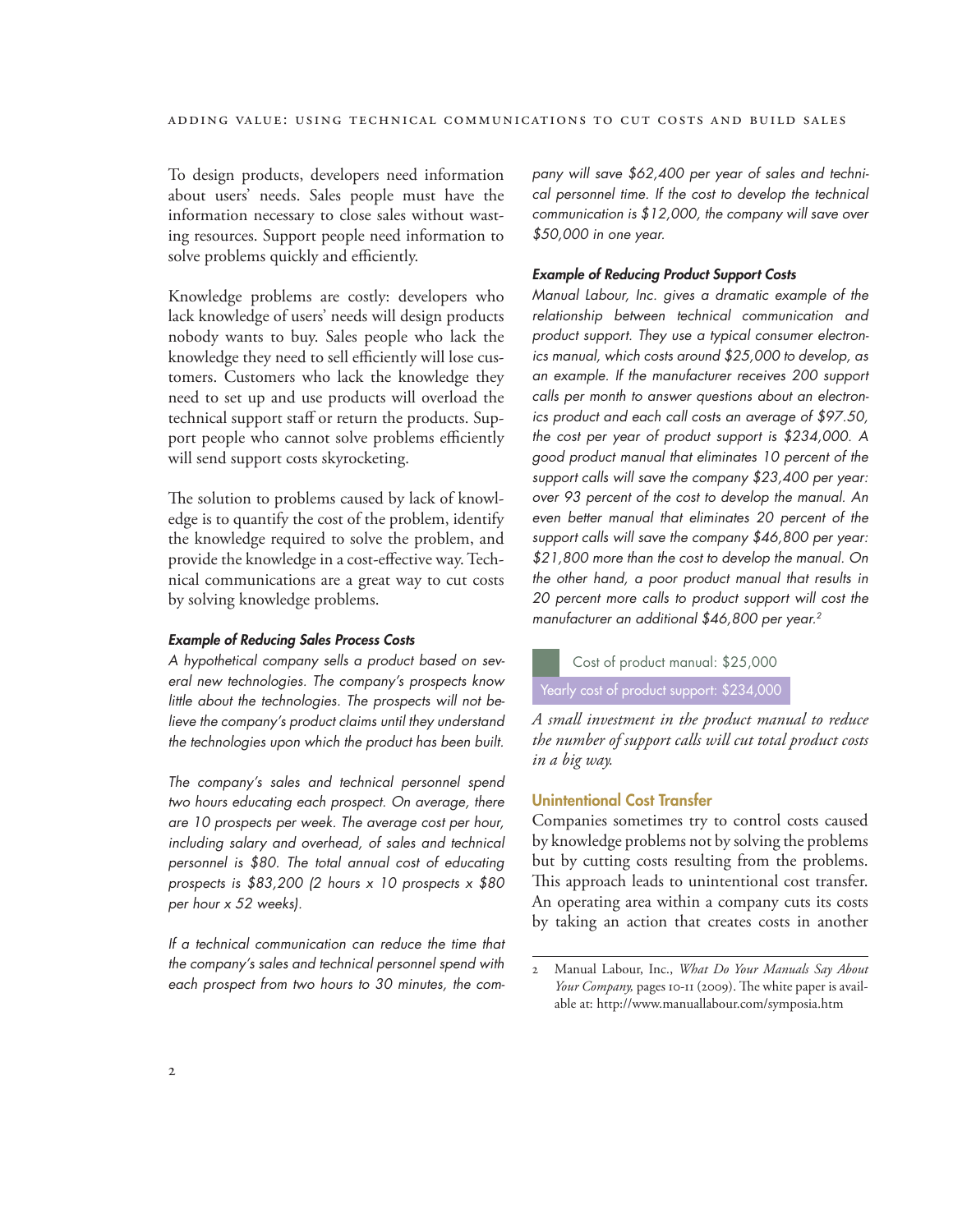operating area. For example, costs cut in manufacturing may increase costs in customer service. The result for the company may be a much smaller cost reduction, no cost reduction, or a cost increase. Because the cost transfer is uncontrolled, the result may be far worse than the original problem. Sales may plummet; support costs may explode. Technical communications can solve problems before the temptation to transfer them becomes irresistible.<sup>3</sup>

# *Build Sales*

We're not interested in saving two people off a headcount if we can reduce our cancellations by two-thirds and have 40 percent of them renew.<sup>4</sup>

Companies usually design technical communications to meet customer training and education goals. Good technical communications often help achieve sales goals too. But technical communications *designed* to meet goals in sales as well as in training and education make a bigger contribution to the sales process. Consider these examples:

- A prospect for a network security product makes a purchase decision after reading a technical overview that explains the technologies used to protect networks from attack.
- A prospect for a business productivity software product makes a purchase decision after examin-

ing a demonstration version of the product and reviewing the e-learning tutorials, which show how easy business productivity tasks are to learn.

- • A prospect for a software development kit makes a purchase decision after testing a demonstration version of the product and its help system, which highlights the product's strengths.
- • A prospect for a consumer electronics product makes a purchase decision after downloading the product's user guide from the vendor's website and reviewing the product's capabilities.

To see how technical communications can build sales, we will look at goals in a simple sales process.

## The Sales Process

To close deals, salespeople must establish value in the minds of all stakeholders at just the right points in the sales process.<sup>5</sup>

The sales process resembles a funnel with prospects at the top and customers at the bottom. The figure on page 4 shows a simple sales funnel with eight steps. The process begins with the prospect contact and ends with the customer using the product. Many different sales processes exist. For example, selling customer resource management software and selling laser printers involve different processes.6

Regardless of the individual steps in the sales process, the fundamental goal is to increase the sales volume.

<sup>3</sup> For more information about unintentional cost transfer, see: Janice Redish, "Adding Value as a Professional Technical Communicator," *Technical Communication,* November 2003 (Vol. 50, No. 4), pages 505-518, and Impact Technical Publications, *Winning the Financial Whack-a-Mole Game*  (2009): http://www.ImpactOnTheNet.com/whacamole.html

<sup>4</sup> Steve Burnett, Vice President, American Home Shield, as quoted in *Sales and Marketing the Six Sigma Way,* Michael J. Webb, page 25 (Kaplan, Chicago, 2006).

<sup>5</sup> Robert W. Bly, *White Paper Marketing Handbook,* page 52 (Thomson; Mason, Ohio; 2006).

<sup>6</sup> Michael J. Webb discusses sales processes in *Sales and Marketing the Six Sigma Way* (Kaplan, Chicago, 2006).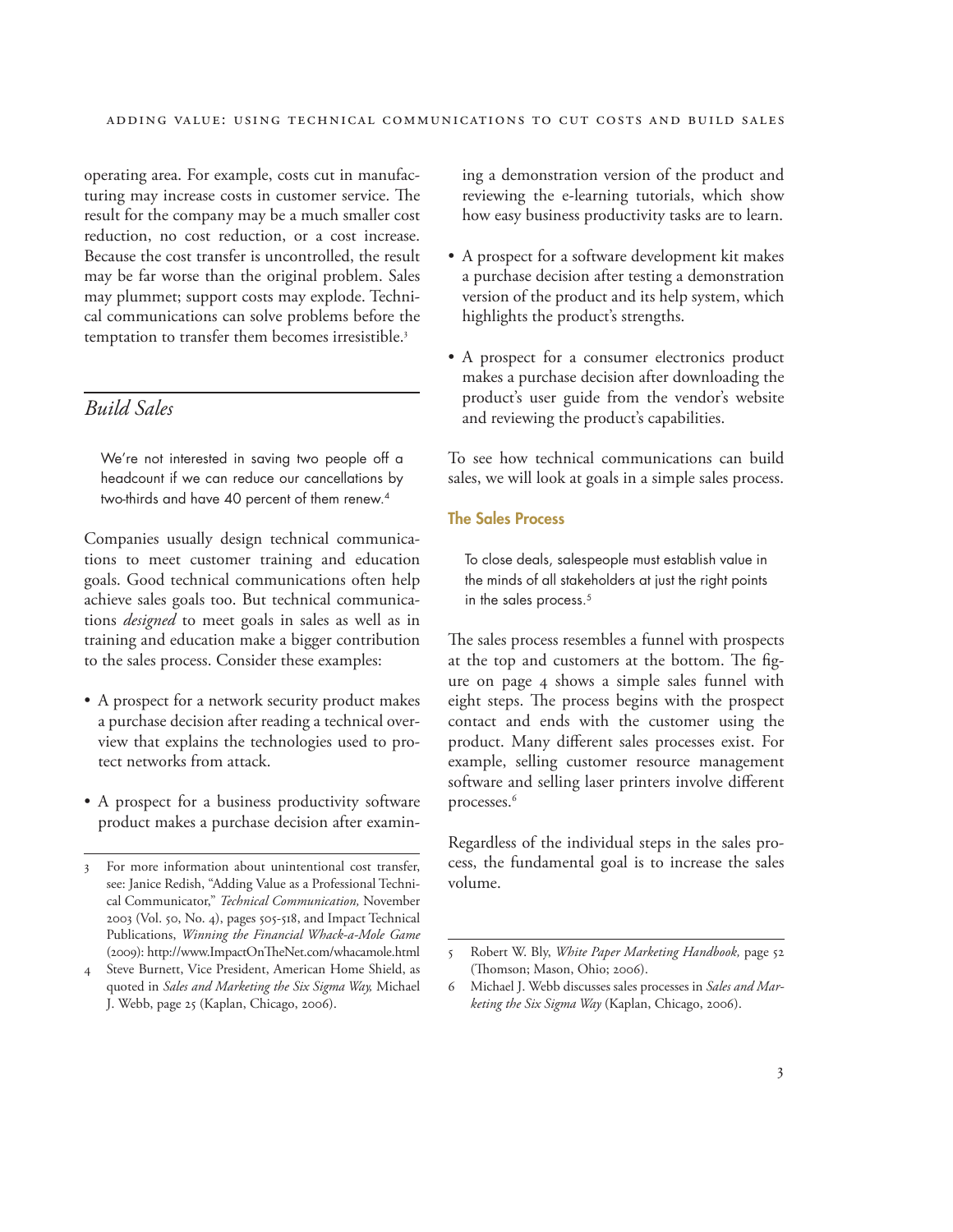## Increase the Sales Volume

To sell more, a company must increase either the number of qualified prospects or the rate at which it converts qualified prospects to customers. Increasing the conversion rate involves eliminating leaks in the sales funnel – obstacles that prevent prospects from moving down the funnel and making a purchase.

The sales process on this page 4 has seven goals that help increase the sales volume. Five goals involve selling to prospects: generate leads, stimulate interest, influence evaluations, encourage commitments, and create demand for more products. Two goals involve selling to customers: reduce product returns and increase customer retention.

Let's look at ways in which technical communications can achieve three of the goals: *create demand for more products, reduce product returns,* and *increase customer retention.* For information about how technical communications can achieve all seven goals, see the Impact Technical Publications white paper *Building Sales with Educational Media.*<sup>7</sup>

Users of technology products, from cell-phones to e-commerce websites, often stop learning and adopting features at a level well below the full capabilities of the product. The plateau usually happens when the user has met his minimum adoption criteria, and the benefit for further adoption

7 Go to: http://www.ImpactOnTheNet.com/sales.html



*Funnel diagram of a sales process showing five goals for selling to prospects and two goals for selling to customers*

## **Goals for Selling to Prospects Sales Process**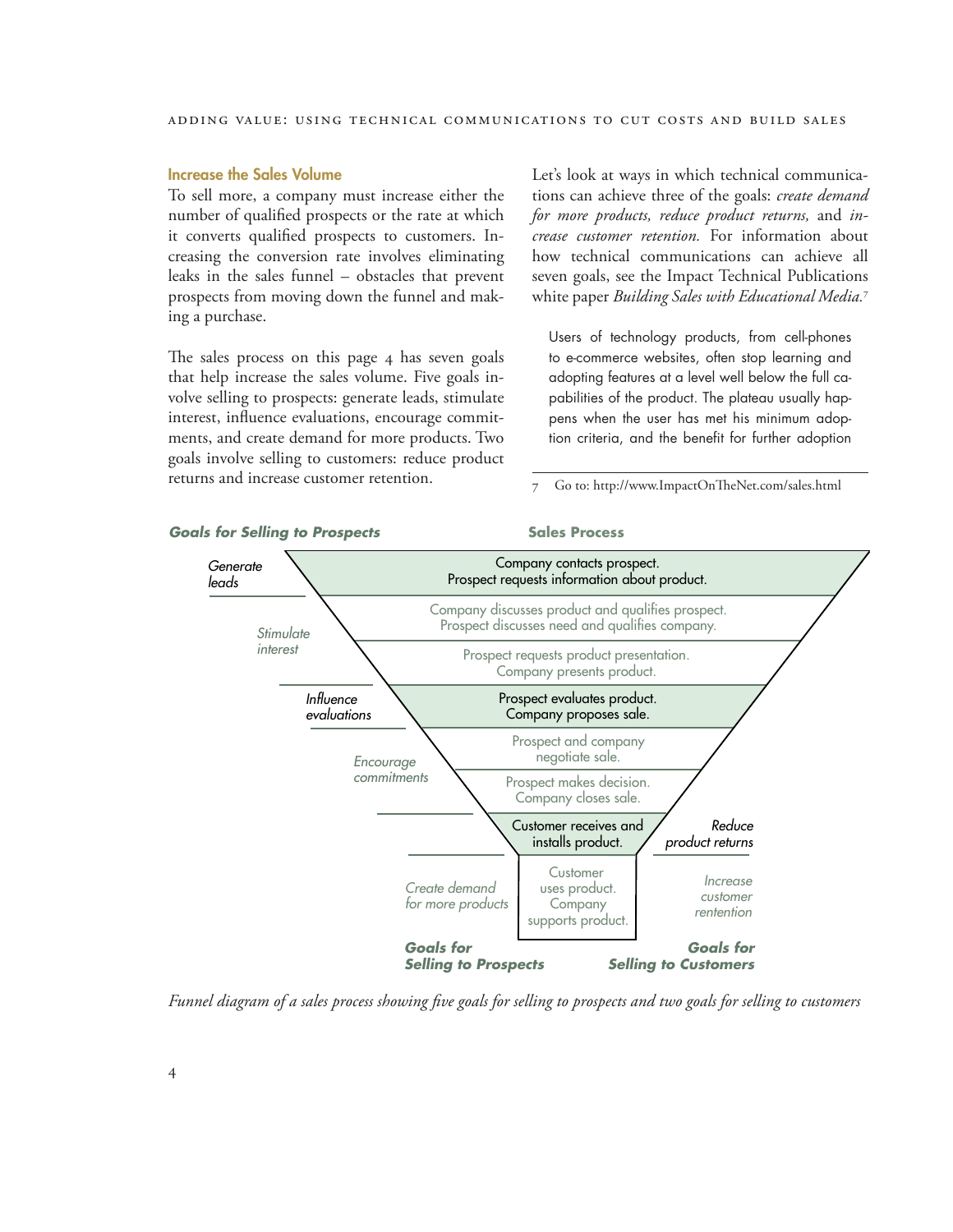doesn't seem to be worth the extra effort or risk.… In these cases, where adoption curves flatten out at sub-optimized levels, companies miss out on revenue from additional fees or sales.<sup>8</sup>

Technical communications have great potential to generate revenue from license fees or sales of add-on products and features. The key is for technical communications to make those add-ons easy for users to find, desirable to purchase, and easy to learn. When building sales is a goal, technical communications should be *designed* to help sell add-ons.

Retaining customers is another way in which technical communications build sales. Customers who have trouble using products are likely to return them. If they keep the products, they are unlikely to buy upgrades or additional products from the same company.

By providing the knowledge customers need to learn how to use products, technical communications increase customer satisfaction and encourage repeat business.

#### *Customer dissatisfaction*

*According to "How to Profit from Customer Dissatisfaction – A White Paper" by the Verde Group, customer dissatisfaction places 20 percent of a typical North American company's revenue at risk. Companies that correct fairly simple problems with service and quality can retain 70 percent of the at-risk customers. The findings are based on studies conducted from 1999 to 2004 involving 25,000 people.9 Good technical communications help minimize customer dissatisfaction.*

Now that we have examined how technical communications can cut costs and build sales, let's look at how to achieve those goals: how to access needs, how to establish metrics, and how to make a business case that shows a technical communication will improve profitability.

# *Assess Needs*

The process of developing technical communications that cut costs and build sales starts with assessing needs. What goals do we want to accomplish and what audience must we reach to accomplish those goals? The needs assessment is critical: it drives decisions throughout the project.

Companies sometimes assume they know their technical communication goals, and they skip the needs assessment. That is a great way to decrease technical communications' value and increase their cost.

What are our goals? Do we want to reduce training and support costs? Do we want to generate revenue from add-on products? Do we want to generate revenue by charging for a technical communication? Do we want to attract investors?

After we have identified our goals, the next step is to identify the audience we must reach to accomplish our goals. The users of the product are most likely part of our audience. Prospective customers may be an important part of our audience. Maybe venture capitalists are in our audience.

After identifying the members of our audience, we should analyze them. The audience analysis drives major content decisions such as what information to include, how to organize information, and how

<sup>8</sup> Michael Hughes, "Progressive User Adoption," *Intercom,*  July/August 2009, pages 19-20.

<sup>9</sup> To order the white paper (\$250), go to: www.verdegroup.ca/report\_order\_form.htm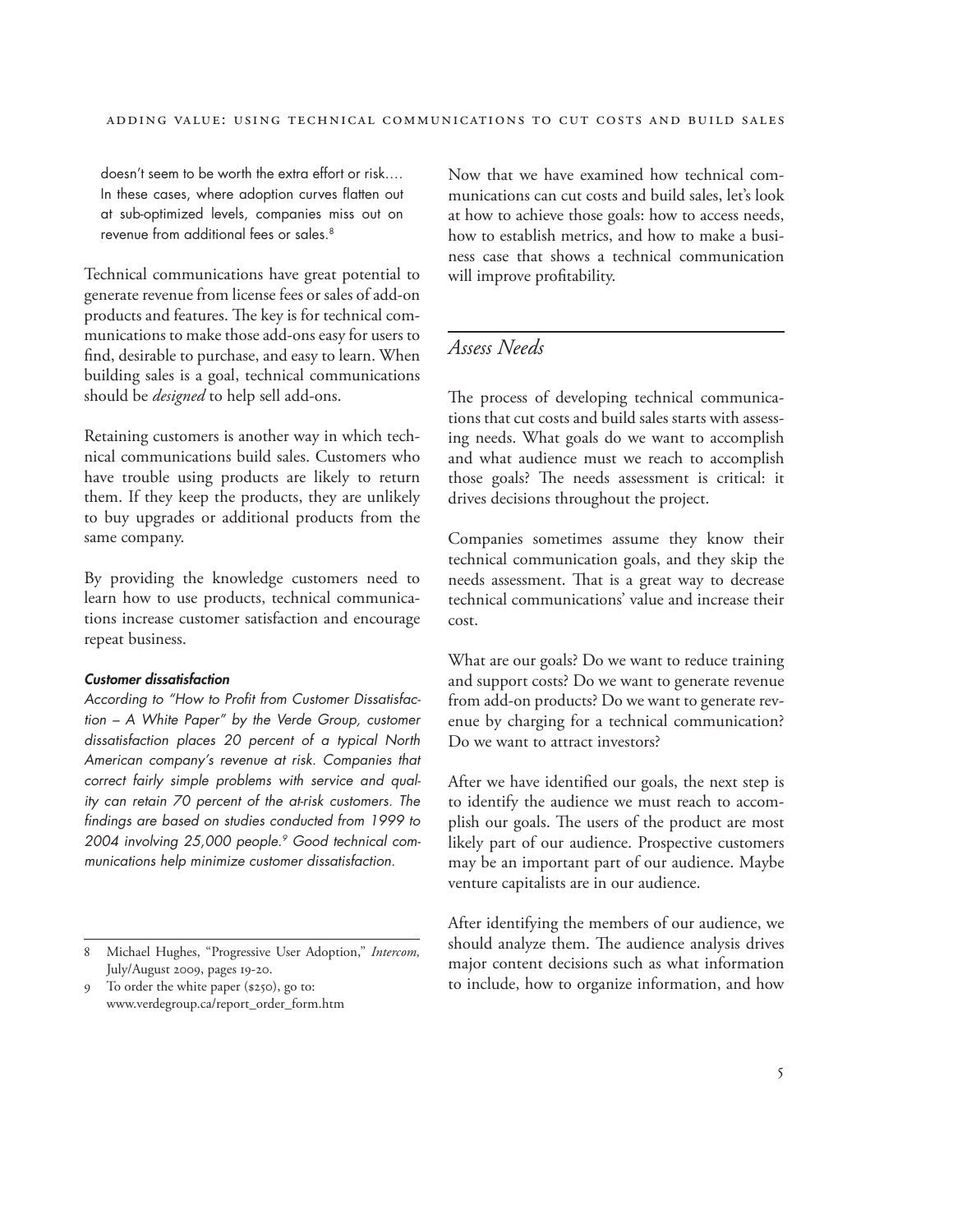technical to make concepts and tasks. What education, training, experience, and skills do audience members have? What media are they likely to use? Do they have technical communication phobias?

Armed with our audience analysis, we are ready to develop strategies to achieve our goals. We should pay attention to audience problems such as difficulties understanding the subject matter, reluctance to consult technical communications, and so on. We should think of strategies that will help us overcome those problems. For example, a quick start guide or job aid may provide basic information to audience members who are reluctant to consult help systems and comprehensive user guides.

Until we have identified goals, audience, and strategies to achieve goals, we won't have the information we need to make cost-effective decisions about the best way to deliver knowledge about the product. Knowing our goals, audience, and strategies, we can make maximum use of our resources.

### *Goals Drive Decisions*

*Goals should always drive decisions. One of those decisions is selecting the medium (or media – we don't have to choose just one) through which we deliver knowledge. If we choose the medium before we define goals, the medium will drive the development of the technical communication. Goals will be secondary.*

*Let's look at an example. Impact Technical Publications worked with a Fortune 500 client to develop customer self-installation installation guides for DSL (digital subscriber line) service. Until the guides were released, all DSL service in the U.S. was installed at customer sites by data technicians – a very expensive and resourceintensive process.*

*The hardware for the client's first DSL service included a DSL router connected to a customer's computer through* 

*a network interface card. At that time, many personal computers did not include a network interface card. Customers had to install a network interface card as part of the DSL installation process. Network interface cards were a commodity item with low-quality installation instructions. The client's usability testing showed that most customers had trouble installing the cards. If customers could not install the cards, they could not successfully install the client's DSL service.*

*The DSL project team felt that the DSL installation guide should not explain how to install a network interface card. That was the job of the network interface card's installation guide.*

*The problem: the DSL team was more concerned with the medium – the DSL installation guide – than with the goal. The goal was simple: give customers the knowledge they need to successfully install their DSL service.*

*As soon as the DSL team focused on its goal, it realized that the DSL installation guide should include high-quality instructions for installing a network interface card.*

# *Establish Metrics*

Establishing metrics in areas where we want to cut costs or build sales gives us measurable goals to judge the success of technical communications.

To establish product support metrics, we can work with the product support team to identify customer complaints and common problems. For each complaint or problem, we can quantify the number of support calls per week and amount of time per call. After developing a help system, user guide, software wizard, or whatever else users need, we can check whether product support receives fewer complaints and support calls and whether the amount of time per call has gone down.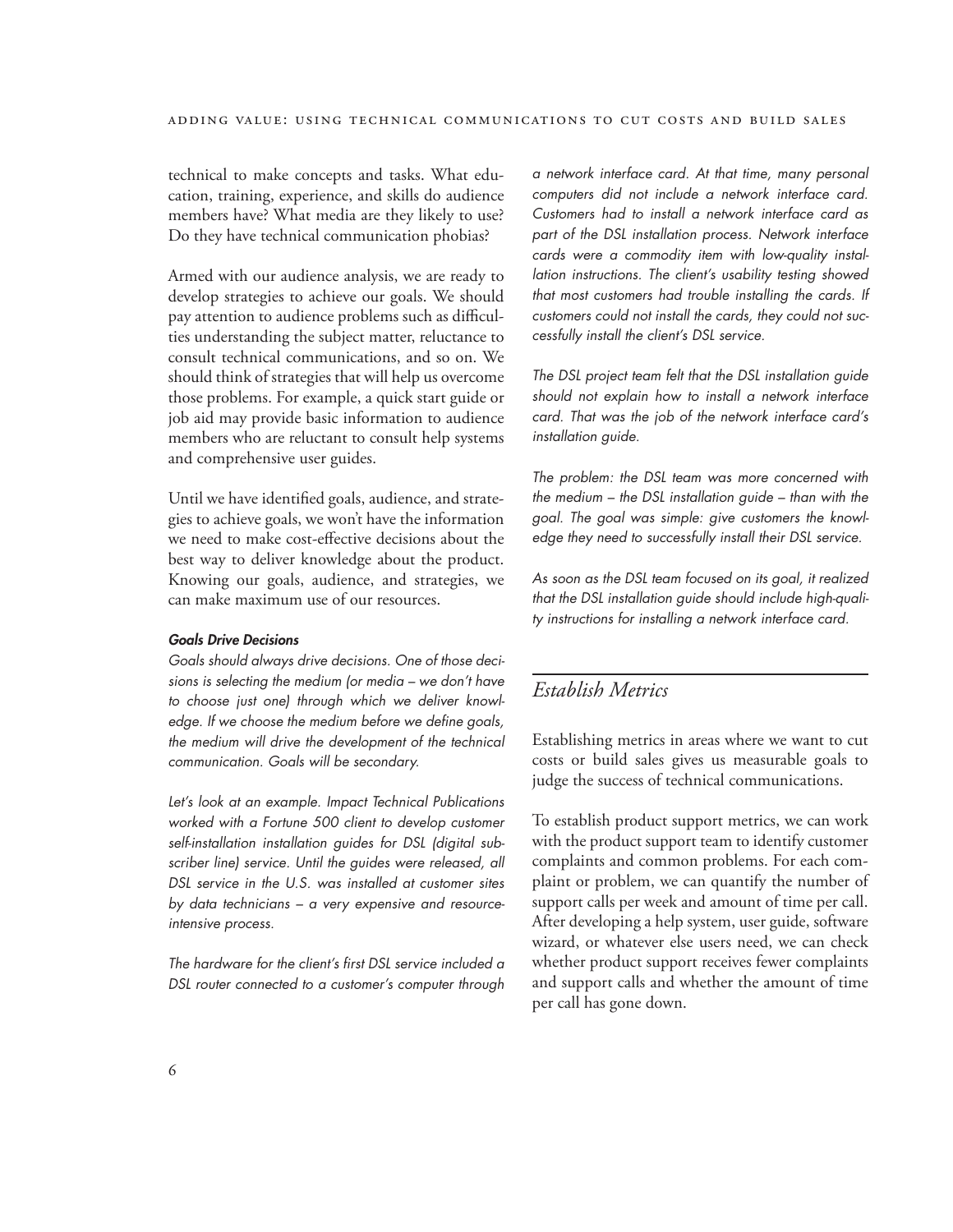To establish sales metrics, we can work with the sales department to identify problems during the sales process. Are prospects reluctant to make purchases unless they talk at length with product developers? If so, we can quantify the time. A white paper or multimedia presentation may replace the developer's role in the process. After we develop a technical communication to solve a problem, we can check whether the metrics show improvement.

If we don't have metrics that show the magnitude of problems in product support, sales, and other areas, we may focus on cutting technical communication costs rather than solving problems. Cutting those costs is self-defeating if costs increase in other areas.

#### Measure Value by Testing Users

If we can't find reliable metrics to support our technical communication project, we can create them by testing users. For example, we can separate users into two groups and test product use. One group has current product documentation. The other group has either older documentation or no documentation at all. We can then compare how often the test subjects in each group ask for help. I am indebted to Ellis Pratt for this idea. He suggests:

To one group, you give your product to install and use for a period without documentation. To the other group, you give the product with documentation. Once you have done this, you ask each participant: (a) For what price should this product be sold? (b) What monetary value would you place on the documentation? Those who had the documentation should value the product more highly that those who didn't. The difference between the two prices gives you one indication of the monetary value of the documentation.<sup>10</sup>

For information about do-it-yourself usability testing, see the Impact Technical Publications article *Usability Testing on a Shoestring Budget.11*

## **Gather Statistics**

As we develop technical communications, we should gather statistics to demonstrate that we are achieving our goals.

Managers should consistently gather statistics of issues that have been resolved by the documentation. They should collect customer questions that were answered by technical communicators and any positive feedback about the deliverables. If the documentation or other deliverables are available online, web-tracking software can track the number of visitors to the page. These statistics prove the worth of the deliverables and will help a manager build a case for the value of technical communication.12

# *Make a Business Case*

In a survey we carried out in early 2009, we found that very few documentation managers were clear on the benefits of what they were producing, and very few measured the benefits of their outputs in any meaningful way. For example, they found it hard to say how many users they have and how much content they produce. They struggled to measure how users regard the documentation they produce, yet, they all felt confident they were producing what users needed.<sup>13</sup>

<sup>10</sup> Ellis Pratt, "A Different Perspective on Measuring the Value of Technical Communication," *Intercom,* July/August 2009, page 16.

<sup>11</sup> Go to: http://www.ImpactOnTheNet.com/test-use.html

Hannah R. Kirk, "Enhancing the Perceived Value of Your Technical Communication Department in Hard Times," *Intercom,* July/August 2009, page 9.

<sup>13</sup> Ellis Pratt, "A Different Perspective on Measuring the Value of Technical Communication," *Intercom,* July/August 2009, page 15.